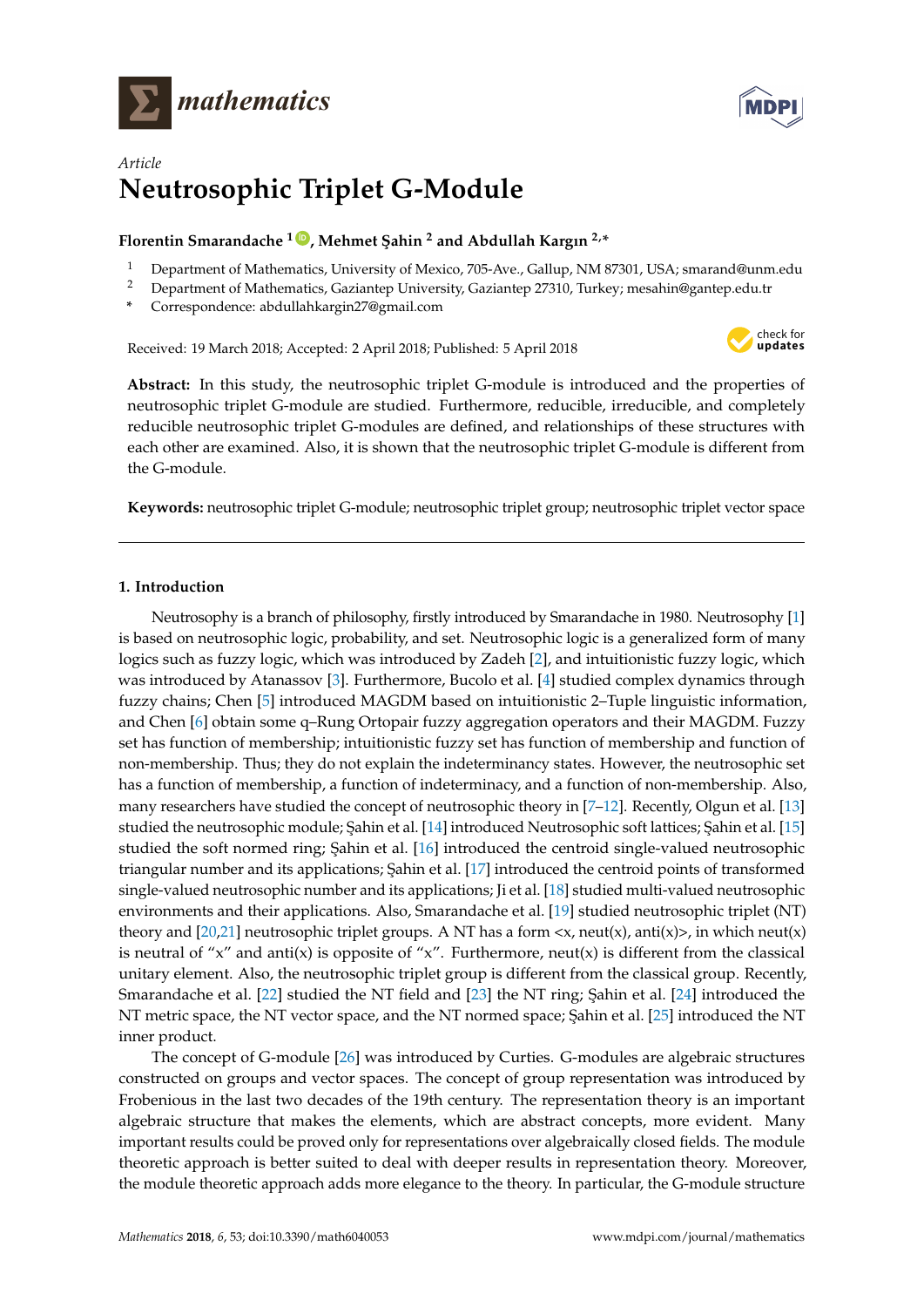has been extensively used for the study of representations of finite groups. Also, the representation theory of groups describes all the ways in which group G may be embedded in any linear group GL (V). The G-module also holds an important place in the representation theory of groups. Recently some researchers have been dealing with the G-module. For example, Fernandez [\[27\]](#page-8-1) studied fuzzy G-modules. Sinho and Dewangan [\[28\]](#page-8-2) studied isomorphism theory for fuzzy submodules of G-modules. Sahin et al. [\[29\]](#page-8-3) studied soft G-modules. Sharma and Chopra [\[30\]](#page-8-4) studied the injectivity of intuitionistic fuzzy G-modules.

In this paper, we study neutrosophic triplet G-Modules in order to obtain a new algebraic constructed on neutrosophic triplet groups and neutrosophic triplet vector spaces. Also we define the reducible neutrosophic triplet G-module, the irreducible neutrosophic triplet G-module, and the completely reducible neutrosophic triplet G-module. In this study, in Section [2,](#page-1-0) we give some preliminary results for neutrosophic triplet sets, neutrosophic triplet groups, the neutrosophic triplet field, the neutrosophic triplet vector space, and G-modules. In Section [3,](#page-3-0) we define the neutrosophic triplet G-module, and we introduce some properties of a neutrosophic triplet G-module. We show that the neutrosophic triplet G-module is different from the G-module, and we show that if certain conditions are met, every neutrosophic triplet vector space or neutrosophic triplet group can be a neutrosophic triplet G-module at the same time. Also, we introduce the neutrosophic triplet G-module homomorphism and the direct sum of neutrosophic triplet vector space. In Section [4,](#page-4-0) we define the reducible neutrosophic triplet G-module, the irreducible neutrosophic triplet G-module, and the completely reducible neutrosophic triplet G-module, and we give some properties and theorems for them. Furthermore, we examine the relationships of these structures with each other, and we give some properties and theorems. In Section [5,](#page-6-0) we give some conclusions.

#### <span id="page-1-0"></span>**2. Preliminaries**

**Definition 1.** *Let N be a set together with a binary operation \*. Then, N is called a neutrosophic triplet set if for any a* ∈ *N there exists a neutral of "a" called neut(a) that is different from the classical algebraic unitary element* and an opposite of "a" called anti(a) with neut(a) and anti(a) belonging to N, such that  $[21]$ :

 $a^*$ *neut*(*a*) = *neut*(*a*)<sup>\*</sup>  $a = a$ , *and*  $a^*$ *anti*(*a*) = *anti*(*a*)<sup>\*</sup> *a* = *neut*(*a*).

**Definition 2.** *Let (N,\*) be a neutrosophic triplet set. Then, N is called a neutrosophic triplet group if the following conditions are satisfied [\[21\]](#page-7-16).*

- *(1) If*  $(N, * )$  *is well-defined, i.e., for any a, b*  $\in$  *N, one has a\*b*  $\in$  *N*.
- (2) *If*  $(N,*)$  *is associative, i.e.,*  $(a^*b)^*c = a^*(b^*c)$  for all a, b,  $c \in N$ .

**Theorem 1.** *Let*  $(N,*)$  *be a commutative neutrosophic triplet group with respect to \* and a, b*  $\in$  *N, in which a and b are both cancellable [\[21\]](#page-7-16),*

 $(i)$  *neut*(a)\**neut*(b) = *neut*(a\*b).

 $(ii)$  *anti* $(a)*anti(b) = anti(a*b)$ .

**Definition 3.** *Let (NTF,\*, #) be a neutrosophic triplet set together with two binary operations \* and #. Then (NTF,\*, #) is called neutrosophic triplet field if the following conditions hold [\[22\]](#page-7-17).*

- *1. (NTF,\*) is a commutative neutrosophic triplet group with respect to \*.*
- *2. (NTF, #) is a neutrosophic triplet group with respect to #.*
- *3.*  $a\#(b^*c) = (a\#b)^*(a\#c)$  and  $(b^*c)\#a = (b\#a)^*(c\#a)$  for all a, b,  $c \in NTF$ .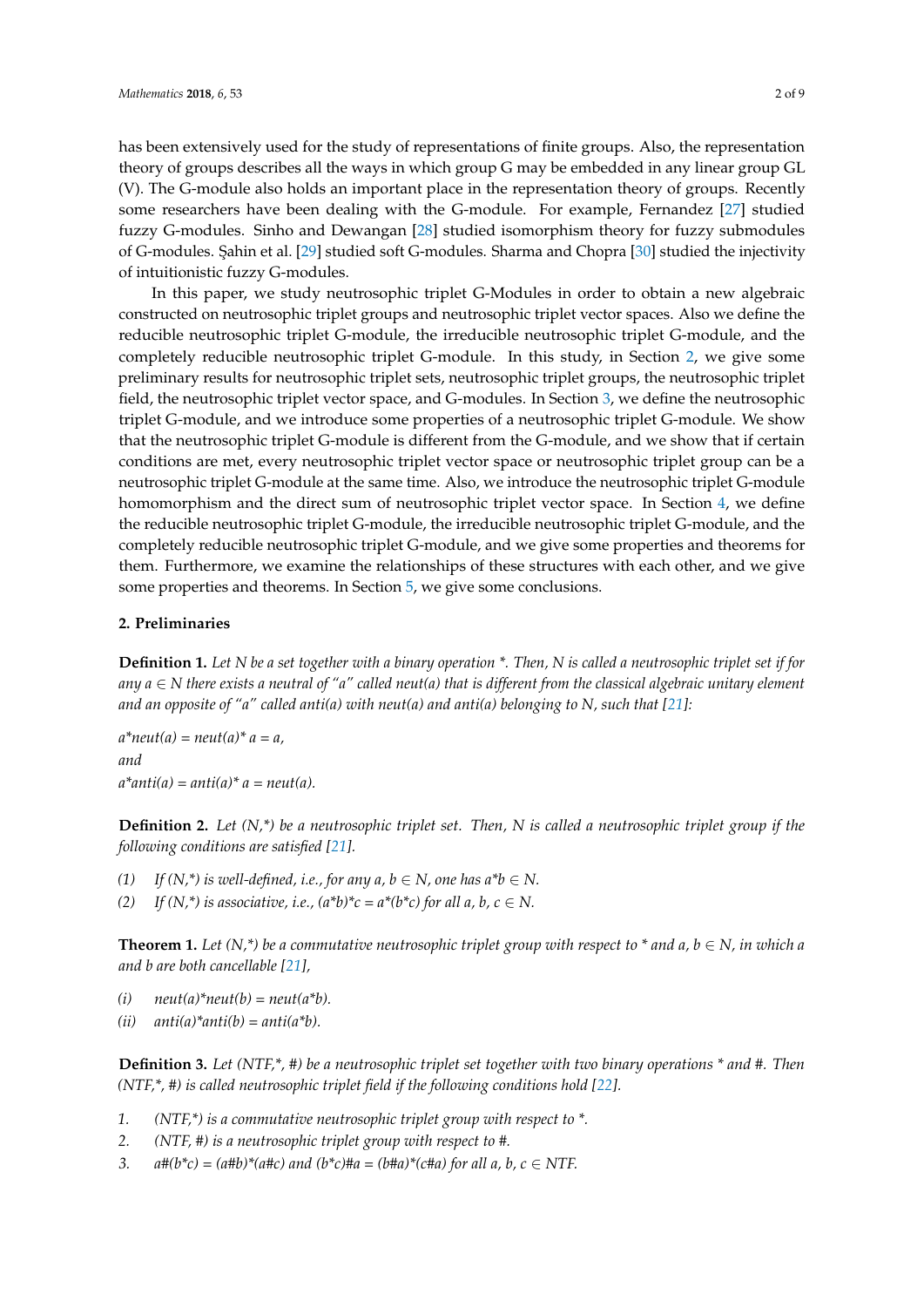**Theorem 2.** Let  $(N, * )$  be a neutrosophic triplet group with respect to  $*$ . For (left or right) cancellable  $a \in N$ , one *has the following [\[24\]](#page-7-19):*

- $(i)$   $neut(new(a)) = neut(a);$
- $(iii)$   $anti(neut(a)) = neut(a);$
- $(iii)$   $anti(anti(a)) = a;$
- $(iv)$   $neut(anti(a)) = neut(a).$

**Definition 4.** *Let (NTF,* ∗1*,* #1*) be a neutrosophic triplet field, and let (NTV,* ∗2*,* #2*) be a neutrosophic triplet set together with binary operations "* ∗2*" and "*#2*". Then (NTV,* ∗2*,* #2*) is called a neutrosophic triplet vector space if the following conditions hold. For all u, v* ∈ *NTV, and for all k* ∈ *NTF, such that u*∗2*v* ∈ *NTV and u*  $#_2 k ∈ NTV [24]$  $#_2 k ∈ NTV [24]$ ;

- $(1)$   $(u *_{2} v) *_{2} t = u *_{2} (v *_{2} t); u, v, t \in NTV;$
- *(2)*  $u *_{2} v = v *_{2} u$ ;  $u, v ∈ NTV$ ;
- *(3)*  $(v *_{2} u) \#_{2} k = (v \#_{2} k) *_{2} (u \#_{2} k); k ∈ NTF and u, v ∈ NTV;$
- *(4)*  $(k*_1t)$   $#_2u = (k#_2v) *_1(u#_2v); k, t ∈ NTF and u ∈ NTV;$
- *(5)*  $(k#₁t) #₂u = k#₁(t#₂u); k, t ∈ NTF and u ∈ NTV;$
- *(6) There exists any*  $k \in \text{NTF}$  *such that u*#<sub>2</sub>*neut(k)* = *neut(k)*  $\#_2 u = u$ *;*  $u \in \text{NTV}$ .

**Definition 5.** Let G be a finite group. A vector space M over a field K is called a G-module if for every  $g \in G$ *and m*  $\epsilon$  *M* there exists a product (called the action of G on M) m.g  $\epsilon$  *M* satisfying the following axioms [\[26\]](#page-8-0):

- *(i)*  $m.1<sub>G</sub> = m, \forall m \in M (1<sub>G</sub> being the identity element in G);$
- *(ii)*  $m.(g.h) = (m.g).h, \forall m \in M; g, h \in G;$
- *(iii)*  $(k_1m_1 + k_2m_2) \cdot g = k_1(m_1 \cdot g) + k_2(m_2 \cdot g)$ ;  $k_1, k_2 \in K$ ;  $m_1, m_2 \in M$ , and  $g \in G$ .

**Definition 6.** *Let M be a G-module. A vector subspace N of M is a G-submodule if N is also a G-module under the same action of G [\[26\]](#page-8-0).*

**Definition 7.** *Let M and M*<sup>∗</sup> *be G-modules. A mapping φ [\[26\]](#page-8-0): M* → *M*<sup>∗</sup> *is a G-module homomorphism if*

- (*i*)  $\phi(k_1.m_1 + k_2.m_2) = k_1 \cdot \phi(m_1) + k_2 \cdot \phi(m_2);$
- *(ii)*  $\phi(m,g) = \phi(m).g; k_1, k_2 \in K; m, m_1, m_2 \in M; g \in G$ .

Further, if φ is 1-1, then φ is an isomorphism. The G-modules *M* and *M*\* are said to be isomorphic if there exists an isomorphism  $\phi$  of *M* onto *M*<sup>\*</sup>. Then we write  $M \cong M^*$ .

**Definition 8.** *Let M be a nonzero G-module. Then, M is irreducible if the only G-submodules of M are M and {0}. Otherwise, M is reducible [\[26\]](#page-8-0).*

**Definition 9.** Let  $M_1$ ,  $M_2$ ,  $M_3$ , ...,  $M_n$  be vector spaces over a field K [\[31\]](#page-8-5). Then, the set  $\{m_1 + m_2 + \ldots + m_n\}$ *mn; m<sup>i</sup> e M<sup>i</sup> } becomes a vector space over K under the operations*

 $(m_1+m_2+\ldots+m_n)+(m_1'+m_2'+\ldots+m_n')=(m_1+m_1')+(m_2+m_2')+ \ldots+(m_n+m_n')$  and  $\alpha(m_1 + m_2 + \ldots + m_n) = \alpha m_1 + \alpha m_2 + \ldots + \alpha m_n; \ \alpha \in K, m_n' \in M_n$ 

*It is the called direct sum of the vector spaces*  $M_1$ *,*  $M_2$ *,*  $M_3$ *,*  $\dots$  *,*  $M_n$  *and is denoted by*  $_{i=1}^n \oplus M_i.$ 

**Remark 1.** *The direct sum*  $M = \sum_{i=1}^{n} \bigoplus M_i$  *of vector spaces*  $M_i$  *has the following properties* [\[31\]](#page-8-5)*:* 

- *(i) Each element m e M has a unique expression as the sum of elements of M<sup>i</sup> .*
- *(ii) The vector subspaces*  $M_1$ *,*  $M_2$ *,*  $M_3$ *, . . . ,*  $M_n$  *of M are independent.*

*(iii) For each*  $1 \le i \le n$ *,*  $M_i \cap (M_1 + M_2 + \ldots + M_{i-1} + M_{i+1} + \ldots + M_n) = \{0\}$ .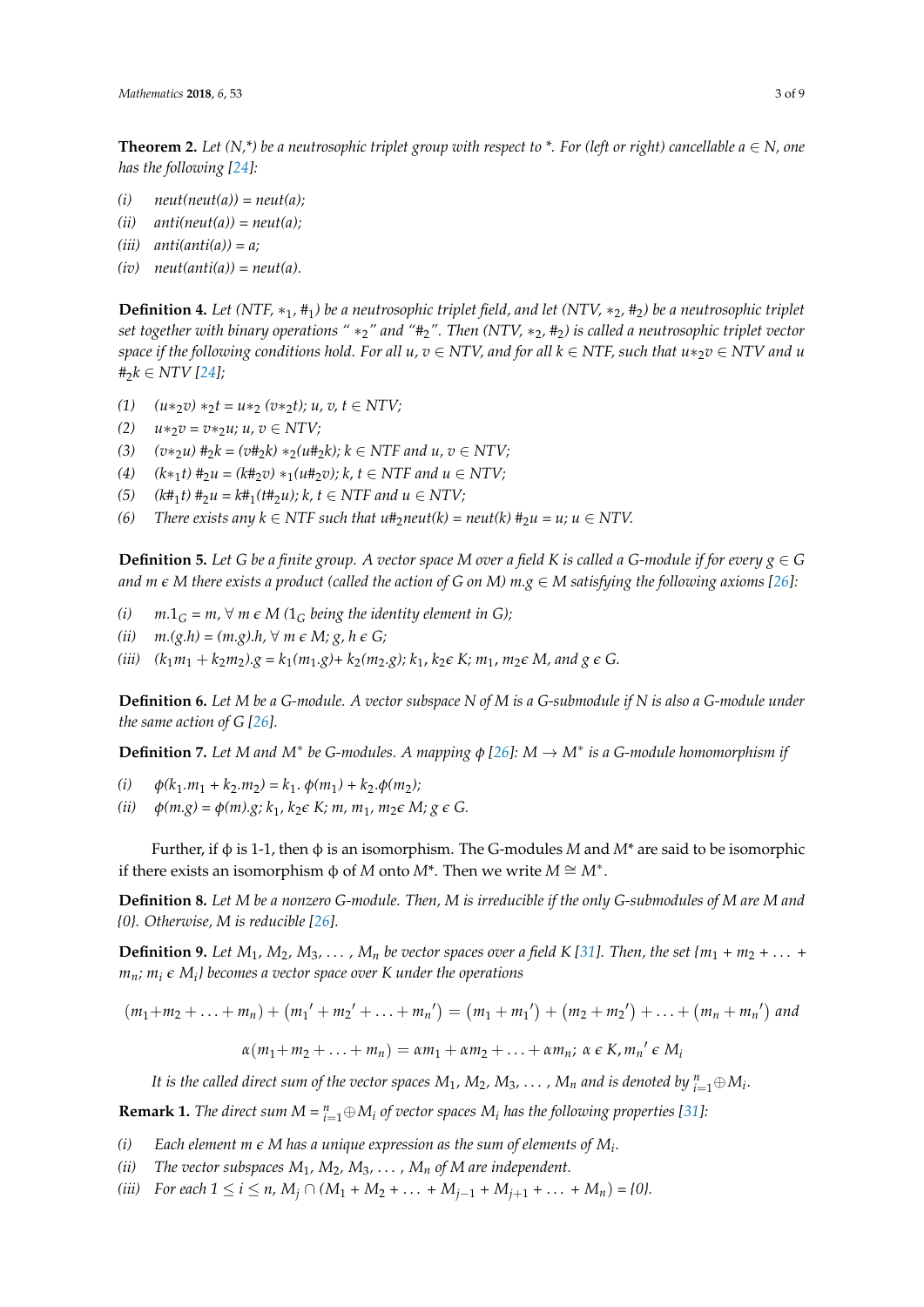**Definition 10.** *A nonzero G-module M is completely reducible if for every G-submodule N of M there exists a G*-submodule  $N^*$  of M such that  $M = N \oplus N^*$  [\[26\]](#page-8-0).

**Proposition 1.** *A G-submodule of a completely reducible G-module is completely reducible [\[26\]](#page-8-0).*

# <span id="page-3-0"></span>**3. Neutrosophic Triplet G-Module**

**Definition 11.** *Let (G, \*) be a neutrosophic triplet group, (NTV,*∗1*,* #1*) be a neutrosophic triplet vector space on a neutrosophic triplet field (NTF,*∗2*,* #2*), and g\*m e NTV for g e G, m e NTV. If the following conditions are satisfied, then (NTV,*∗1*,* #1*) is called neutrosophic triplet G-module.*

- *(a) There exists g*  $\in$  *G such that m\*neut(g)* = *neut(g)\*m* = *m for every m*  $\in$  *NTV;*
- *(b)*  $m *_{1}(g *_{1} h) = (m *_{1} g) *_{1} h$ , ∀  $m \in NTV$ ;  $g, h \in G$ ;
- (c)  $(k_1 \#_1 m_1 *_1 k_2 \#_1 m_2) *_g = k_1 \#_1 (m_1 *_g)_* _1 k_2 \#_1 (m_2 *_g), \forall k_1, k_2 \in NTF; m_1, m_2 \in NTV; g \in G.$

**Corollary 1.** *Neutrosophic G-modules are generally different from the classical G-modules, since there is a single unit element in classical G-module. However, the neutral element neut(g) in neutrosophic triplet G-module is different from the classical one. Also, neutrosophic triplet G-modules are different from fuzzy G-modules, intuitionistic fuzzy G-modules, and soft G-modules, since neutrosophic triplet set is a generalized form of fuzzy set, intuitionistic fuzzy set, and soft set.*

**Example 1.** *Let X be a nonempty set and let P(X) be set of all subset of X. From Definition 4, (P(X),* ∪*,* ∩*) is a neutrosophic triplet vector space on the (P(X),* ∪*,* ∩*) neutrosophic triplet field, in which*

*the neutrosophic triplets with respect to*  $\cup$ *; neut(A) = A and anti(A) = B, such that A, B*  $\in$  *P(X); A*  $\subseteq$  *B*; *and the neutrosophic triplets with respect to*  $\cap$ ; *neut(A) = A and anti(A) = B, such that A, B*  $\in$  *P(X); B*  $\supseteq$  *A. Furthermore, (P(X),* ∪*) is a neutrosophic triplet group with respect to* ∪*, in which neut*(*A*) = *A* and anti(*A*) = *B* such that  $A, B \subset P(X)$ ;  $A \subseteq B$ . We show that  $(P(X), \cup, \cap)$  satisfies condition of *neutrosophic triplet G-module. From Definition 11:*

- *(a)* It is clear that if  $A = B$ , there exists any  $A \in P(X)$  for every  $B \in P(X)$ , such that  $B \cup \text{neut}(A) = \text{neut}(A) \cup$ *B = A.*
- *(b) It is clear that*  $A \cup (B \cup C) = (A \cup B) \cup C$ ,  $\forall A \in P(X)$ ;  $B, C \in P(X)$ .
- *(c) It is clear that*

 $((A_1 \cap B_1) \cup (A_2 \cap B_2)) \cup C = (A_1 \cap B_1) \cup C) \cup (A_2 \cap B_2) \cup C)$ ,  $\forall A_1, A_2 \in P(X); B_1, B_2 \in P(X); C \in P(X)$ . *Thus,*  $(P(X), \cup, \cap)$  *is a neutrosophic triplet G-module.* 

**Corollary 2.** *If*  $G = NTV$ ,  $* = *_1$ , then each  $(NTV, *_1, #_1)$  neutrosophic triplet vector space is a neutrosophic *triplet G-module at the same time. Thus, if G = NTV and \* =* ∗1*, then every neutrosophic triplet vector space or neutrosophic triplet group can be a neutrosophic triplet G-module at the same time. It is not provided by classical G-module.*

# **Proof of Corollary 1.** *If*  $G = NTV$ ,  $* = *_1;$

- *(a) There exists a g*  $\epsilon$  *NTV such that m\*neut(g) = neut(g)\*m = m,*  $\forall m \epsilon$  *NTV;*
- *(b)* It is clear that  $m^*(g^*h) = (m^*g)^*h$ , as  $(NTV^*)$  is a neutrosophic triplet group;  $\forall m, g, h \in NTV$ ;
- *(c) It is clear that* (*k*1#1*m*<sup>1</sup> ∗<sup>1</sup> *k*<sup>2</sup> #1*m*2*)\*g = k*1#1*(m*1*\*g)*∗1*k*2#<sup>1</sup> *(m*2*\*g), since (NTV,*∗1*,* #1*) is a neutrosophic triplet vector space;*  $\forall g, k_1, k_2 \in \text{NTF}$ ;  $m_1, m_2 \in \text{NTV}$ .

**Definition 12.** *Let (NTV,*∗1*,* #1*) be a neutrosophic triplet G-module. A neutrosophic triplet subvector space (N,* ∗1*,* #1*) of (NTV,*∗1*,* #1*) is a neutrosophic triplet G-submodule if (N,*∗1*,* #1*) is also a neutrosophic triplet G-module.*

**Example 2.** *From Example 1; for*  $N \subseteq X$ ,  $(P(N), \cup, \cap)$  *is a neutrosophic triplet subvector space of*  $(P(X), \cup, \cap)$ . *Also, (P(N),* ∪*,* ∩*) is a neutrosophic triplet G-module. Thus, (P(N),* ∪*,* ∩*) is a neutrosophic triplet G-submodule of* ( $P(X)$ , ∪, ∩).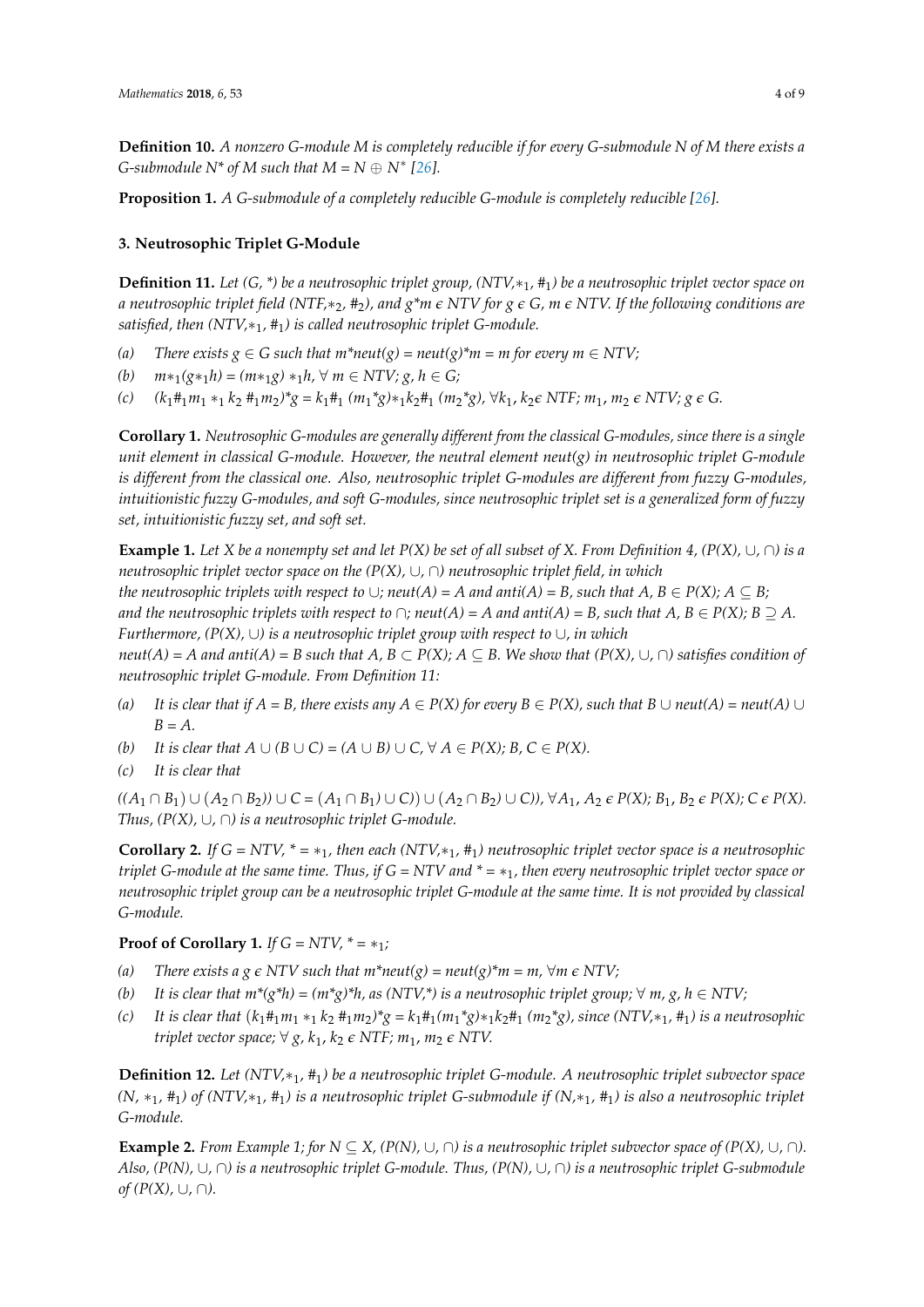**Example 3.** *Let*  $(NTV, *1, *1)$  *be a neutrosophic triplet G-module.*  $N = \{neut(x)\} \in NTV$  *is a neutrosophic triplet subvector space of (NTV,* $*_1$ ,  $*_1$ ). Also, N = {neut(x) = x}  $\in$  NTV is a neutrosophic triplet G-submodule of  $(NTV, *_1, #_1)$ .

**Definition 13.** Let (NTV,\*<sub>1</sub>, #<sub>1</sub>) and (NTV<sup>\*</sup>,\*<sub>3</sub>, #<sub>3</sub>) be neutrosophic triplet G-modules on neutrosophic triplet *field (NTF,*∗2*,* #2*) and (G, \*) be a neutrosophic triplet group. A mapping φ: NTV*→*NTV*<sup>∗</sup> *is a neutrosophic triplet G-module homomorphism if*

- $(i)$   $\phi$ (*neut*(*m*)) = *neut*( $\phi$ (*m*))
- $(iii)$   $\phi(anti(m)) = anti(\phi(m))$
- $(iii)$   $\phi((k_1 \#_1 m_1) *_1 (k_2 \#_1 m_2)) = (k_1 \#_3 \phi(m_1) *_3 (k_2 \#_3 \phi(m_2))$
- $(iv)$  *φ* $(m^*g) = \phi(m)^*g$ ;  $\forall k_1, k_2 \in NTF$ ;  $m, m_1, m_2 \in M$ ;  $g \in G$ .

Further, if φ is 1-1, then φ is an isomorphism. The neutrosophic triplet G-modules (*NTV*, $*$ <sub>1</sub>,  $#$ <sub>1</sub>) and (*NTV<sup>∗</sup>,∗<sub>3</sub>, #<sub>3</sub>)* are said to be isomorphic if there exists an isomorphism φ: *NTV* → *NTV*<sup>∗</sup>. Then, we write  $NTV \cong NTV^*$ .

**Example 4.** *From Example 1, (P(X),* ∪*,* ∩*) is neutrosophic triplet vector space on neutrosophic triplet field (P(X),* ∪*,* ∩*). Furthermore, (P(X),* ∪*,* ∩*) is a neutrosophic triplet G-module. We give a mapping φ: P(X)* → *P(X), such that φ(A) = neut(A). Now, we show that φ is a neutrosophic triplet G-module homomorphism.*

- $(i)$   $\phi$ (neut(A)) = neut(neut(A)) = neut( $\phi$ (A))
- $(iii)$   $\phi(\text{anti}(A)) = \text{neut}(\text{anti}(A))$ ; from Theorem 2, neut(anti(A)) = neut(A).

 $anti(\phi(A)) = anti(neut(A))$ ; from Theorem 2, anti(neut(A)) = neut(A). Then  $\phi(anti(A)) = anti(\phi(A))$ .  $(iii)$   $\phi$ (( $A_1 \cap B_1$ ) ∪ ( $A_2 \cap B_2$ )) = neut( $A_1 \cap B_1$ ) ∪ ( $A_2 \cap B_2$ )); from Theorem 1, as neut(a)\*neut(b) = neut(a\*b);

*neut*( $A_1$  ∩  $B_1$ ) ∪ ( $A_2$  ∩ $B_2$ )) = *neut*( $A_1$  ∩  $B_1$ ) ∪ *neut*( $A_2$  ∩ $B_2$ ) =

*((neut(A*1*)* ∩ *neut(B*1*))* ∪ *((neut(A*2*)* ∩ *neut(B*2*)). From Example 1, as neut(A) = A,*

 $((neut(A_1) ∩ neut(B_1)) ∪ ((neut(A_2) ∩ neut(B_2)) = (A_1 ∩ neut(B_1)) ∪ (A_2 ∩ neut(B_2)) =$ 

 $(A_1 ∩ \textit{neut}(B_1) ) ∪ (A_2 ∩ \textit{neut}(B_2)) = (A_1 ∩ \phi(B_1)) ∪ (A_2 ∩ \phi(B_2))$ .

*(iv)*  $\phi(A^*B)$  = neut( $A^*B$ ); from Theorem 1, as neut(a)\*neut(b) = neut(a\*b), neut( $A^*B$ ) = neut( $A$ )\* neut(B). *From Example 1, as neut(A) = A, neut(A)\* neut(B) = A\* neut(B) = A\**  $\phi$ *(B).* 

# <span id="page-4-0"></span>**4. Reducible, Irreducible, and Completely Reducible Neutrosophic Triplet G-Modules**

**Definition 14.** *Let* (NTV,∗<sub>1</sub>, #<sub>1</sub>) be neutrosophic triplet G-modules on neutrosophic triplet field (NTF,∗2, #2). *Then, (NTV,*∗1*,* #1*) is irreducible neutrosophic triplet G-modules if the only neutrosophic triplet G-submodules of (NTV,*∗1*,* #1*) are (NTV,*∗1*,* #1*) and {neut(x) = x}, x* ∈ *NTV. Otherwise, (NTV,*∗1*,* #1*) is reducible neutrosophic triplet G-module.*

**Example 5.** *From Example 2, for*  $N = \{1,2\} \subseteq \{1,2,3\} = X$ ,  $(P(N), \cup, \cap)$  is a neutrosophic triplet subvector space *of (P(X),* ∪*,* ∩*). Also, (P(N),* ∪*,* ∩*) is a neutrosophic triplet G-module. Thus, (P(N),* ∪*,* ∩*) is a neutrosophic triplet G-submodule of (P(X),* ∪*,* ∩*). Also, from Definition 14, (P(X),* ∪*,* ∩*) is a reducible neutrosophic triplet G-module.*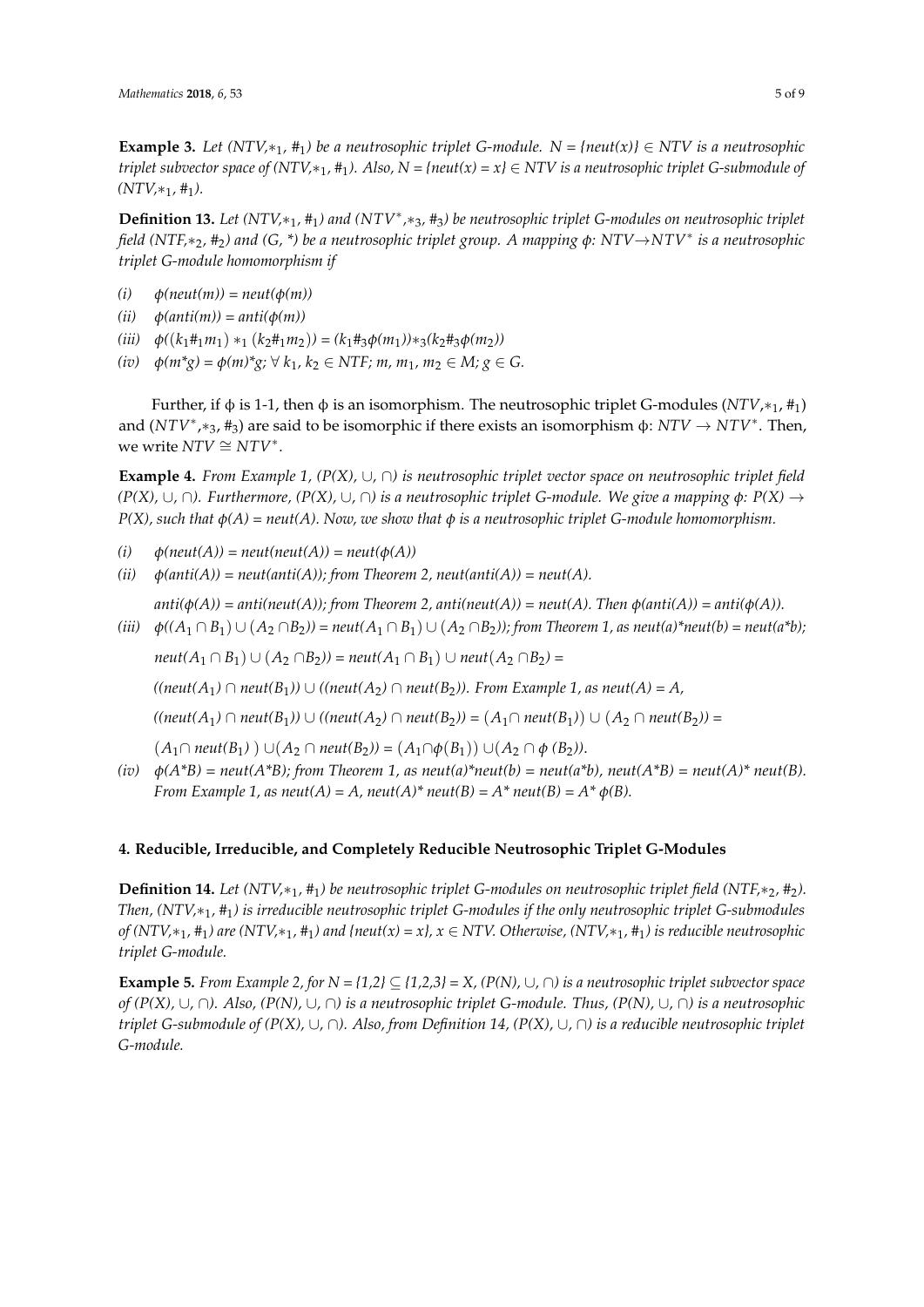**Example 6.** *Let*  $X = G = \{1, 2\}$  *and*  $P(X)$  *be power set of* X. Then,  $(P(X), \star, \cap)$  *is a neutrosophic triplet vector space on the (P(X), \*,* ∩*) neutrosophic triplet field and (G, \*) is a neutrosophic triplet group, in which*

$$
A^*B = \begin{cases} B \setminus A, s(A) < s(B) \land B \supset A \land A' = B \\ A \setminus B, s(B) < s(A) \land A \supset B \land B' = A \\ (A \setminus B)', s(A) > s(B) \land A \supset B \land B \neq A \\ (B \setminus A)', s(B) > s(A) \land B \supset A \land A \neq B \\ X, s(A) = s(B) \land A \neq B \\ \varnothing, A = B \end{cases}
$$

*Here, s(A) means the cardinal of A, and A' means the complement of A.*

*The neutrosophic triplets with respect to \*;*

*neut(*∅*) =* ∅*, anti(*∅*) =* ∅*; neut({1}) = {1, 2}, anti({1}) = {2}; neut({2}) = {1, 2}, anti({2}) = {1}; neut({1, 2}) =* ∅*, anti({1,2}) = {1, 2};*

*The neutrosophic triplets with respect to* ∩*;*

 $neut(A) = A$  and anti $(A) = B$ , in which  $B \supset \bigcap A$ .

*Also, (P(X), \*,* ∩*) is a neutrosophic triplet G-module. Here, only neutrosophic triplet G-submodules of (P(X), \*,* ∩*) are (P(X), \*,* ∩*) and {neut(*∅*) =* ∅*}. Thus, (P(X),\*,* ∩*) is a irreducible neutrosophic triplet G-module.*

**Definition 15.** Let  $(NTV_1, *_1, #_1)$ ,  $(NTV_2, *_1, #_1)$ ,  $\ldots$ ,  $(NTV_n, *_1, #_1)$  be neutrosophic triplet vector spaces on  $(NTF, *_{2}, *_{2})$ . Then, the set  $\{m_{1} + m_{2} + \ldots + m_{n}; m_{i} \in NTV_{i}\}$  becomes a neutrosophic triplet vector space on *(NTF,*∗2*,* #2*), such that*

$$
(m_1 *_1 m_2 *_1 ... *_1 m_n) *_1 (m_1' *_1 m_2' *_1 ... *_1 m_n') = (m_1 *_1 m_1') *_1 (m_2 *_1 m_2') *_1 ... *_1
$$
  

$$
(m_n *_1 m_n') and
$$

 $\alpha \#_1(m_1*_1 m_2*_1 \ldots *_1 m_n) = (\alpha \#_1 m_1) *_1 \alpha \#_1 m_2) *_1 \ldots *_1 (\alpha \#_1 m_n); \ \alpha \in N T f, m_n' \in N T V_i.$ 

It is called the direct sum of the neutrosophic triplet vector spaces  $NTV_1$ ,  $NTV_2$ ,  $NTV_3$ , . . . ,  $NTV_n$ and is denoted by  $_{i=1}^{n} \oplus NTV_i$ .

**Remark 2.** *The direct sum NTV* =  $_{i=1}^{n}$  $\oplus$  *NTV<sub>i</sub> of neutrosophic triplet vector spaces NTV<sub>i</sub> has the following properties.*

- *(i) Each element m e NTV has a unique expression as the sum of elements of NTV<sup>i</sup> .*
- (ii) For each  $1 \le i \le n$ ,  $NTV_i \cap (NTV_1 + NTV_2 + ... + NTV_{i-1} + NTV_{i+1} + ... + NTV_n) = \{x : \text{neut}(x)$ *= x}.*

**Definition 16.** *Let* (NTV, ∗<sub>1</sub>, #<sub>1</sub>) *be neutrosophic triplet* G-modules on neutrosophic triplet field (NTF, ∗<sub>2</sub>, #<sub>2</sub>), *such that NTV*  $\neq$  *{neut(x) = x}. Then, (NTV, \*<sub>1</sub>, #<sub>1</sub>) <i>is a completely reducible neutrosophic triplet G-module if for every neutrosophic triplet G-submodule (N*1*,* ∗1*,* #1*) of (NTV,* ∗1*,* #1*) there exists a neutrosophic triplet G*-submodule  $(N_2, *_1, *_1)$  of  $(NTV, *_1, *_1)$ , such that  $NTV = N_1 \oplus N_2$ .

**Example 7.** *From Example 5, for N = {1, 2}, (P(N), ∪, ∩) is a neutrosophic triplet vector space on (P(N), ∪, ∩) and a neutrosophic triplet G-module. Also, the neutrosophic triplet G-submodules of (P(N),* ∪*,* ∩*) are (P(N),* ∪*,* ∩*), (P(M),* ∪*,* ∩*), (P(K),* ∪*,* ∩*), and (P(L),* ∪*,* ∩*). Here, M = {1}, K = {2}, and T = {*∅*}, in which P(M)*⊕*P(K) =*  $P(N)$ ,  $P(K) \oplus P(M) = P(N)$ ,  $P(N) \oplus P(T) = P(N)$ , and  $P(T) \oplus P(N) = P(N)$ . Thus,  $(P(N)$ ,  $\cup$ ,  $\cap$ ) is a completely *reducible neutrosophic triplet G-module.*

**Theorem 3.** *A neutrosophic triplet G-submodule of a completely reducible neutrosophic triplet G-module is completely neutrosophic triplet G-module.*

**Proof of Theorem 1.** *Let (NTV,* ∗1*,*#1*) is a completely reducible neutrosophic triplet G-module on neutrosophic triplet field (NTF,* ∗2*,* #2*). Assume that (N,* ∗1*,* #1*) is a neutrosophic triplet G-submodule of (NTV,* ∗1*,* #1*) and (M,* ∗1*,* #1*) is a neutrosophic triplet G-submodule of (N,* ∗1*,* #1*). Then, (M,* ∗1*,*#1*) is a neutrosophic triplet*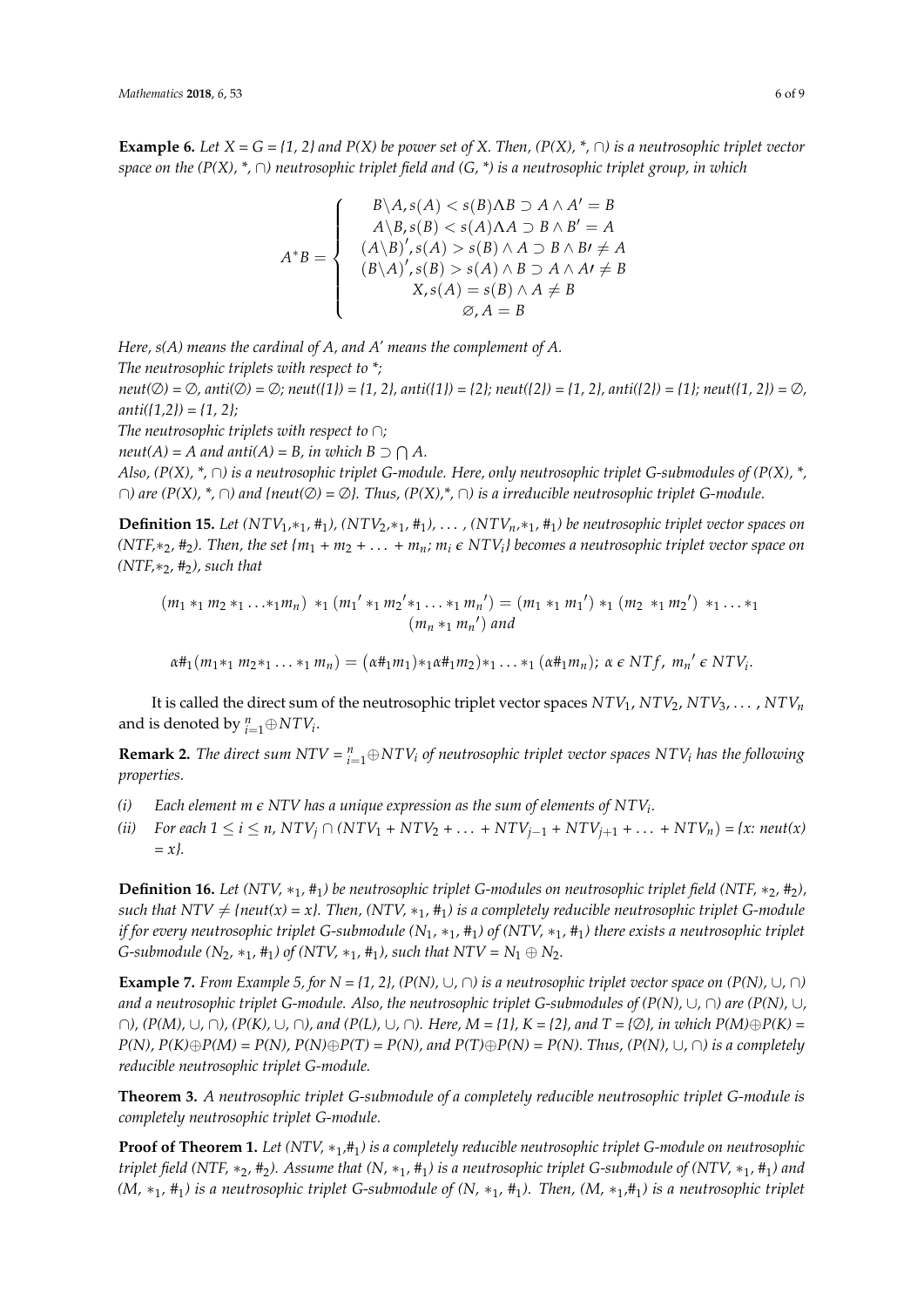*G-submodule of (NTV,*  $*_1$ ,  $*_1$ ). There exists a neutrosophic triplet G-submodule  $(T, *_1, #_1)$ , such that NTV = *M* $\oplus$ *T, since* (NTV,  $*_1$ ,  $*_1$ ) is a completely reducible neutrosophic triplet G-module. Then, we take N' = *T* ∩ *N*. *From Remark 2,*

$$
N' \cap M \subset M \cap T = \{x : \text{neut}(x) = x\}
$$
 (1)

*Then, we take y*  $\in$  *N. If y*  $\in$  *N, y*  $\in$  *NTV and y* = *m* ∗<sub>1</sub> *t, in which m*  $\in$  *M; t*  $\in$  *T. Therefore, we obtain t*  $\in$ *N. Thus,*

$$
tN' = T \cap N \text{ and } y = m*_1 tN' \oplus M \tag{2}
$$

*From (i) and (ii), we obtain*  $N = N' \oplus M$ . Thus,  $(N, *_1, *_1)$  is completely reducible neutrosophic triplet G-module.

**Theorem 4.** *Let (NTV,* ∗1*,* #1*) be a completely reducible neutrosophic triplet G-module on neutrosophic triplet field (NTF,* ∗2*,* #2*). Then, there exists a irreducible neutrosophic triplet G-submodule of (NTV,* ∗1*,* #1*).*

**Proof of Theorem 2.** Let  $(NTV, *_{1}, 4)$  be a completely reducible neutrosophic triplet G-module and  $(N, *_{1}, 4)$  $#_1$ ) be a neutrosophic triplet G-submodule of (NTV,  $*_1$ ,  $#_1$ ). We take  $y \neq \text{neut}(y) \in N$ , and we take collection *sets of neutrosophic triplet G-submodules of (N,* ∗1*,* #1*) such that do not contain element y. This set is not empty, because there is {x: x = neut(x)} neutrosophic triplet G-submodule of (N,* ∗1*,* #1*). From Zorn's Lemma, the collection has maximal element (M,* ∗1*,* #1*). From Theorem 3, (N,* ∗1*,* #1*) is a completely reducible neutrosophic triplet G-module, and there exists a*  $(N_1, *_1, #_1)$  *neutrosophic triplet G-submodule, such that*  $N = M \oplus N_1$ *. We show that (N*1∗1*,* #1*) is a irreducible neutrosophic triplet G–submodule. Assume that (N*1, ∗1*,* #1*) is a reducible neutrosophic triplet G–submodule. Then, there exists (K*1, ∗1*,* #1*) and (K*2, ∗1*,* #1*) neutrosophic triplet G-submodules of*  $(N_1, *_1, *_1)$ , such that  $y \in N_1$ ,  $N_2$ , and from Theorem 3,  $N_1 = K_1 \oplus K_2$ , in which, as  $N =$ *M*⊕*N*<sub>1</sub>*, N* = *M*⊕*K*<sub>1</sub> ⊕ *K*<sub>2</sub>*. From Remark 2,* (*M*\*<sub>1</sub>*K*<sub>1</sub>) ∩ *K*<sub>2</sub> = {neut(x) = x} or (*M*\*<sub>1</sub>*K*<sub>2</sub>) ∩ *K*<sub>1</sub> = neut(x) = x}. *Then, y*  $\notin$   $(M*_1K_1) \cap K_2$  *or y*  $\notin$   $(M*_1K_2) \cap K_1$ *. Hence, y*  $\notin$   $(M*_1K_1)$  *or y*  $\notin$   $(M*_1K_2)$ *. This is a contraction. Thus, (N*1∗1*,* #1*) is an irreducible neutrosophic triplet G-submodule.*

**Theorem 5.** Let  $(NTV, *1, *1)$  be a completely reducible neutrosophic triplet G-module. Then,  $(NTV, *1, *1)$  is *a direct sum of irreducible neutrosophic triplet G-modules of (NTV,* ∗1*,* #1*).*

**Proof of Theorem 3.** *From Theorem 3,*  $(N_i, *_1, #_1)$   $(i = 1, 2, ..., n)$ , neutrosophic triplet G-submodules of *(NTV,* ∗1*,* #1*) are completely reducible neutrosophic triplet G-modules, such that NTV = Ni*−*<sup>k</sup>* ⊕ *N<sup>k</sup> (k = 1, 2,* . . . *, i* − *1). From Theorem 4, there exists (M<sup>i</sup> ,* ∗1*,* #1*) irreducible neutrosophic triplet G-submodules of (N<sup>i</sup> ,* ∗1*,*  $\#_1$ ). Also, from Theorem 3, (M<sub>i</sub>,  $*_1$ ,  $\#_1$ ) are completely reducible neutrosophic triplet G-modules, such that  $N_i$  = *Ni*−*<sup>k</sup>* ⊕ *N<sup>k</sup> (k = 1, 2,* . . . *, i* − *1). If these steps are followed, we obtained (NTV,* ∗1*,* #1*), which is a direct sum of irreducible neutrosophic triplet G-modules of (NTV,* ∗<sub>1</sub>, #<sub>1</sub>).

### <span id="page-6-0"></span>**5. Conclusions**

In this paper; we studied the neutrosophic triplet G-module. Furthermore, we showed that neutrosophic triplet G-module is different from the classical G-module. Also, we introduced the reducible neutrosophic triplet G-module, the irreducible neutrosophic triplet G-module, and the completely reducible neutrosophic triplet G-module. The neutrosophic triplet G-module has new properties compared to the classical G-module. By using the neutrosophic triplet G-module, a theory of representation of neutrosophic triplet groups can be defined. Thus, the usage areas of the neutrosophic triplet structures will be expanded.

**Author Contributions:** Florentin Smarandache defined and studied neutrosophic triplet G-module, Abdullah Kargın defined and studied reducible neutrosophic triplet G-module, irreducible neutrosophic triplet G-module, and the completely reducible neutrosophic triplet G-module. Mehmet Şahin provided the examples and organized the paper.

**Conflicts of Interest:** The authors declare no conflict of interest.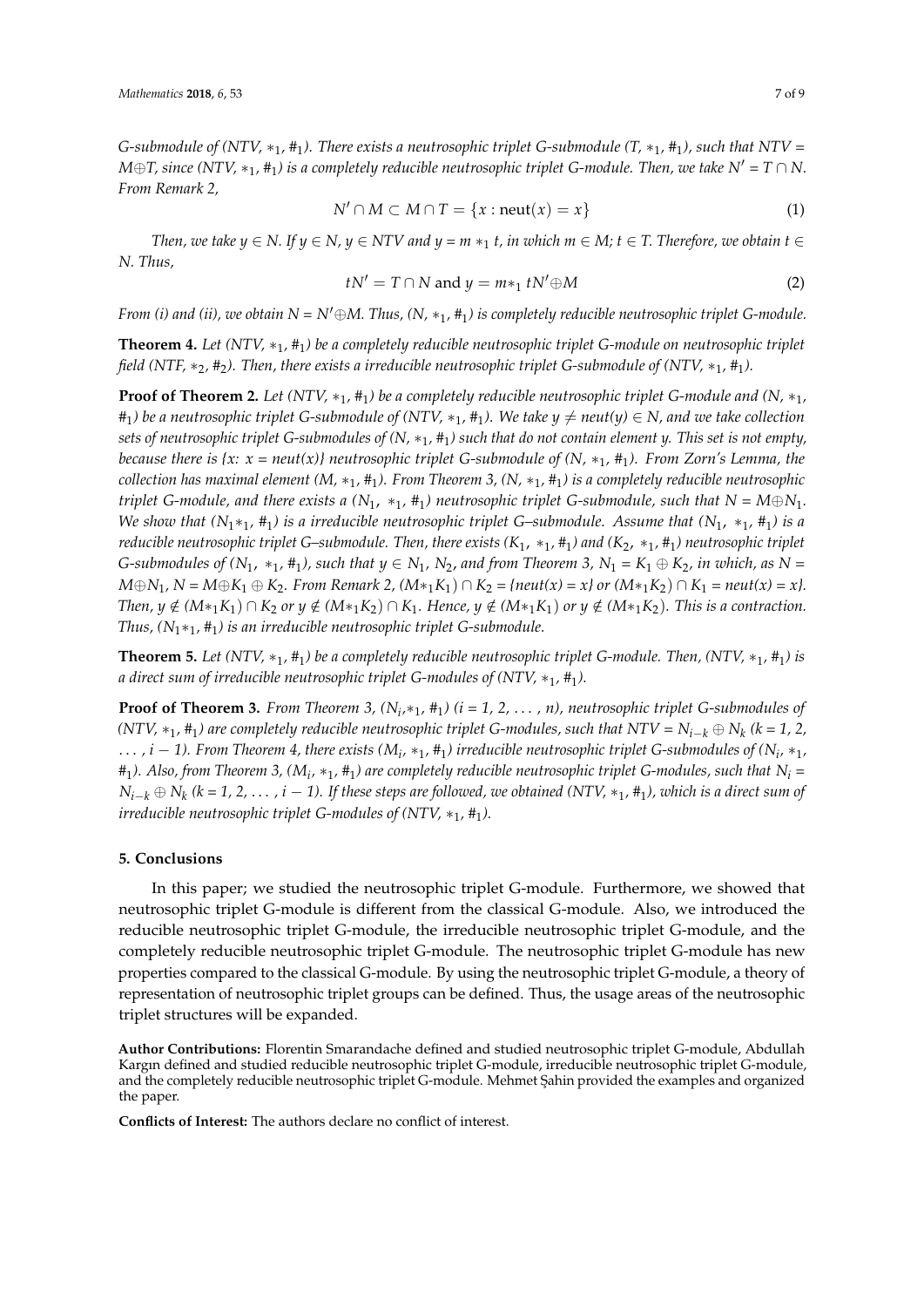# **References**

- <span id="page-7-0"></span>1. Smarandache, F. *Neutrosophy: Neutrosophic Probability, Set and Logic*; Research Press: Rehoboth, MA, USA, 1998.
- <span id="page-7-1"></span>2. Zadeh, A.L. Fuzzy sets. *Inf. Control* **1965**, *8*, 338–353. [\[CrossRef\]](http://dx.doi.org/10.1016/S0019-9958(65)90241-X)
- <span id="page-7-2"></span>3. Atanassov, T.K. Intuitionistic fuzzy sets. *Fuzzy Sets Syst.* **1986**, *20*, 87–96. [\[CrossRef\]](http://dx.doi.org/10.1016/S0165-0114(86)80034-3)
- <span id="page-7-3"></span>4. Bucolo, M.; Fortuna, L.; Rosa, M.L. Complex dynamics through fuzzy chains. *IEEE Trans. Fuzzy Syst.* **2004**, *12*, 289–295. [\[CrossRef\]](http://dx.doi.org/10.1109/TFUZZ.2004.825969)
- <span id="page-7-4"></span>5. Chen, S.M. Multi-attribute group decision making based on intuitionistic 2-Tuple linguistic information. *Inf. Sci.* **2018**, *430–431*, 599–619.
- <span id="page-7-5"></span>6. Chen, S.M. Some q–Rung Orthopair fuzzy aggregation operators and their applications to multiple-Attribute decision making. *Int. J. Intell. Syst.* **2018**, *33*, 259–280.
- <span id="page-7-6"></span>7. Sahin, M.; Deli, I.; Ulucay, V. Similarity measure of bipolar neutrosophic sets and their application to multiple criteria decision making. *Neural Comput. Appl.* **2016**. [\[CrossRef\]](http://dx.doi.org/10.1007/S00521)
- 8. Liu, C.; Luo, Y. Power aggregation operators of simplifield neutrosophic sets and their use in multi-attribute group decision making. *˙IEE/CAA J. Autom. Sin.* **2017**. [\[CrossRef\]](http://dx.doi.org/10.1109/JAS.2017.7510424)
- 9. Sahin, R.; Liu, P. Some approaches to multi criteria decision making based on exponential operations of simplied neutrosophic numbers. *J. Intell. Fuzzy Syst.* **2017**, *32*, 2083–2099. [\[CrossRef\]](http://dx.doi.org/10.3233/JIFS-161695)
- 10. Liu, P.; Li, H. Multi attribute decision-making method based on some normal neutrosophic bonferroni mean operators. *Neural Comput. Appl.* **2017**, *28*, 179–194. [\[CrossRef\]](http://dx.doi.org/10.1007/s00521-015-2048-z)
- 11. Broumi, S.; Bakali, A.; Talea, M.; Smarandache, F. Decision-Making Method Based on the Interval Valued Neutrosophic Graph. In Proceedings of the IEEE Future Technologie Conference, San Francisco, CA, USA, 6–7 December 2016; pp. 44–50.
- <span id="page-7-7"></span>12. Liu, P. The aggregation operators based on Archimedean t-conorm and t-norm for the single valued neutrosophic numbers and their application to Decision Making. *Int. J. Fuzzy Syst.* **2016**, *18*, 849–863. [\[CrossRef\]](http://dx.doi.org/10.1007/s40815-016-0195-8)
- <span id="page-7-8"></span>13. Olgun, N.; Bal, M. Neutrosophic modules. *Neutrosophic Oper. Res.* **2017**, *2*, 181–192.
- <span id="page-7-9"></span>14. ¸Sahin, M.; Uluçay, V.; Olgun, N.; Kilicman, A. On neutrosophic soft lattices. *Afr. Mat.* **2017**, *28*, 379–388.
- <span id="page-7-10"></span>15. ¸Sahin, M.; Uluçay, V.; Olgun, N. Soft normed rings. *Springerplus* **2016**, *5*, 1–6.
- <span id="page-7-11"></span>16. Şahin, M.; Ecemiş, O.; Uluçay, V.; Kargın, A. Some new generalized aggregation operator based on centroid single valued triangular neutrosophic numbers and their applications in multi- attribute decision making. *Assian J. Mat. Comput. Res.* **2017**, *16*, 63–84.
- <span id="page-7-12"></span>17. Şahin, M.; Olgun, N.; Uluçay, V.; Kargın, A.; Smarandache, F. A new similarity measure based on falsity value between single valued neutrosophic sets based on the centroid points of transformed single valued neutrosophic numbers with applications to pattern recognition. *Neutrosophic Sets Syst.* **2017**, *15*, 31–48. [\[CrossRef\]](http://dx.doi.org/10.5281/zenodo570934)
- <span id="page-7-13"></span>18. Ji, P.; Zang, H.; Wang, J. A projection–based TODIM method under multi-valued neutrosophic enviroments and its application in personnel selection. *Neutral Comput. Appl.* **2018**, *29*, 221–234. [\[CrossRef\]](http://dx.doi.org/10.1007/s00521-016-2436-z)
- <span id="page-7-14"></span>19. Smarandache, F.; Ali, M. Neutrosophic triplet as extension of matter plasma, unmatter plasma and antimatter plasma. In Proceedings of the APS Gaseous Electronics Conference, Bochum, Germany, 10–14 October 2016. [\[CrossRef\]](http://dx.doi.org/10.1103/BAPS.2016.GEC.HT6.110)
- <span id="page-7-15"></span>20. Smarandache, F.; Ali, M. *The Neutrosophic Triplet Group and its Application to Physics*; Universidad National de Quilmes, Department of Science and Technology, Bernal: Buenos Aires, Argentina, 2014.
- <span id="page-7-16"></span>21. Smarandache, F.; Ali, M. Neutrosophic triplet group. *Neural Comput. Appl.* **2016**, *29*, 595–601. [\[CrossRef\]](http://dx.doi.org/10.1007/s00521-016-2535-x)
- <span id="page-7-17"></span>22. Smarandache, F.; Ali, M. Neutrosophic Triplet Field Used in Physical Applications, (Log Number: NWS17-2017-000061). In Proceedings of the 18th Annual Meeting of the APS Northwest Section, Pacific University, Forest Grove, OR, USA, 1–3 June 2017.
- <span id="page-7-18"></span>23. Smarandache, F.; Ali, M. Neutrosophic Triplet Ring and its Applications, (Log Number: NWS17-2017-000062). In Proceedings of the 18th Annual Meeting of the APS Northwest Section, Pacific University, Forest Grove, OR, USA, 1–3 June 2017.
- <span id="page-7-19"></span>24. ¸Sahin, M.; Kargın, A. Neutrosophic triplet normed space. *Open Phys.* **2017**, *15*, 697–704. [\[CrossRef\]](http://dx.doi.org/10.1515/phys-2017-0082)
- <span id="page-7-20"></span>25. ¸Sahin, M.; Kargın, A. Neutrosophic triplet inner product space. *Neutrosophic Oper. Res.* **2017**, *2*, 193–215.